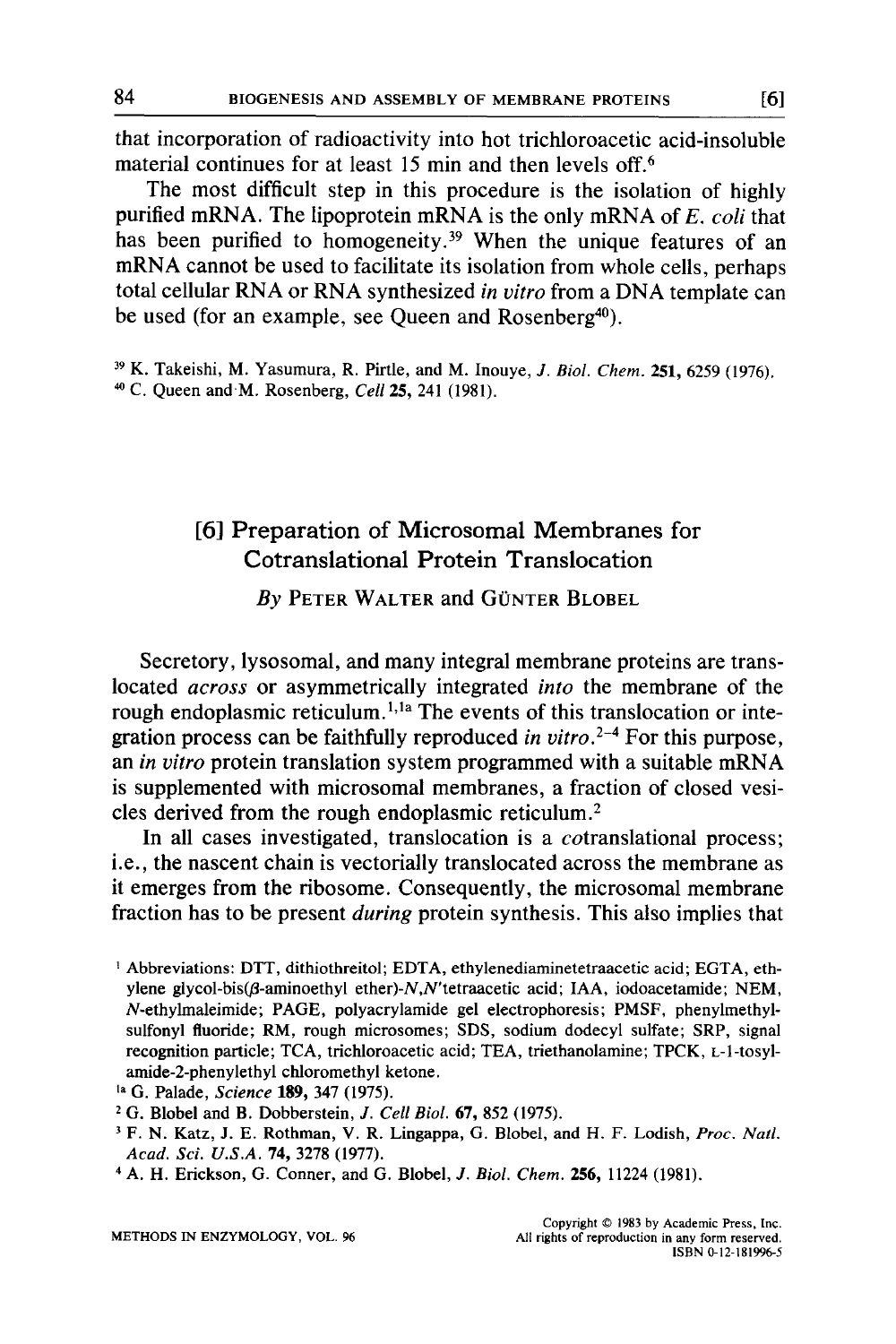all the components added to study the translocation process have to be compatible with *in vitro* protein synthesis.<sup>2</sup> If the microsomal vesicles are added after protein synthesis is completed, a *posttranslational* translocation is not observed.

In most cases translocation is accompanied by the proteolytic removal of the signal peptide by signal peptidase, an endoprotease located on the luminal face or inside the lipid bilayer of the endoplasmic reticulum.<sup>2,5,6</sup> The conversion of the preprotein synthesized in the absence of microsomes to the processed form can therefore be taken as an assay for successful translocation. However, cleavage of the signal peptide (1500- 3000 daltons) may be difficult to detect by mobility differences in SDS-PAGE in cases where the protein is larger than 60,000 daltons. Moreover, it is essential to determine the partial  $NH<sub>2</sub>$ -terminal amino acid sequences of the processed chain to ascertain that cleavage did in fact occur at the signal peptidase site, not at some other nearby site by a protease other than signal peptidase. In addition to the signal peptide removal by signal peptidase, the translocated protein ends up on the inside of the microsomal vesicles and is therefore protected from degradation by exogenously added proteases.<sup>2</sup> This provides additional evidence that actual chain translocation occurred. In the case of proteins with uncleaved signal sequences, cosedimentation of the translocated protein with the vesicles under stringent conditions (high salt, high pH, urea, etc.) or the appearance of a coreglycosylated form of the translocated protein have been used as assays for translocation.<sup>7,8</sup> Occasionally, however, the translocation-coupled loss of the signal peptide and the gain of a single oligosaccharide compensate for each other so that the molecular weight difference between primary translation product and translocated chain is nil. 9

## The Translocation Machinery

We like to view the translocation machinery in the membrane of the endoplasmic reticulum as an assembly of proteins, representing the enzymic activities required for the specific polysome recognition and attachment, chain translocation, and the cotranslational modification of the nascent chain. A few of the activities of such a putative multienzyme

7 V. R. Lingappa, D. Shields, S. L. C. Woo, and G. Blobel, *J. Cell. Biol.* 79, 567 (1978).

9 D. J. Anderson and G. Blobel, *Proc. Natl. Acad. Sci. U.S.A.* 78, 5598 (1981).

<sup>5</sup> R. C. Jackson and G. Blobel, *Proc. Natl. Acad. Sci. U.S.A.* 74, 5598 (1977).

<sup>6</sup> V. R. Lingappa, A. Devillers-Thiery, and G. Blobel, *Proc. Natl. Acad. Sci. U.S.A.* 74, 2059 (1977).

<sup>8</sup> B. Goldman and G. Blobel, *J. Cell. Biol. 90,* 236 (1981).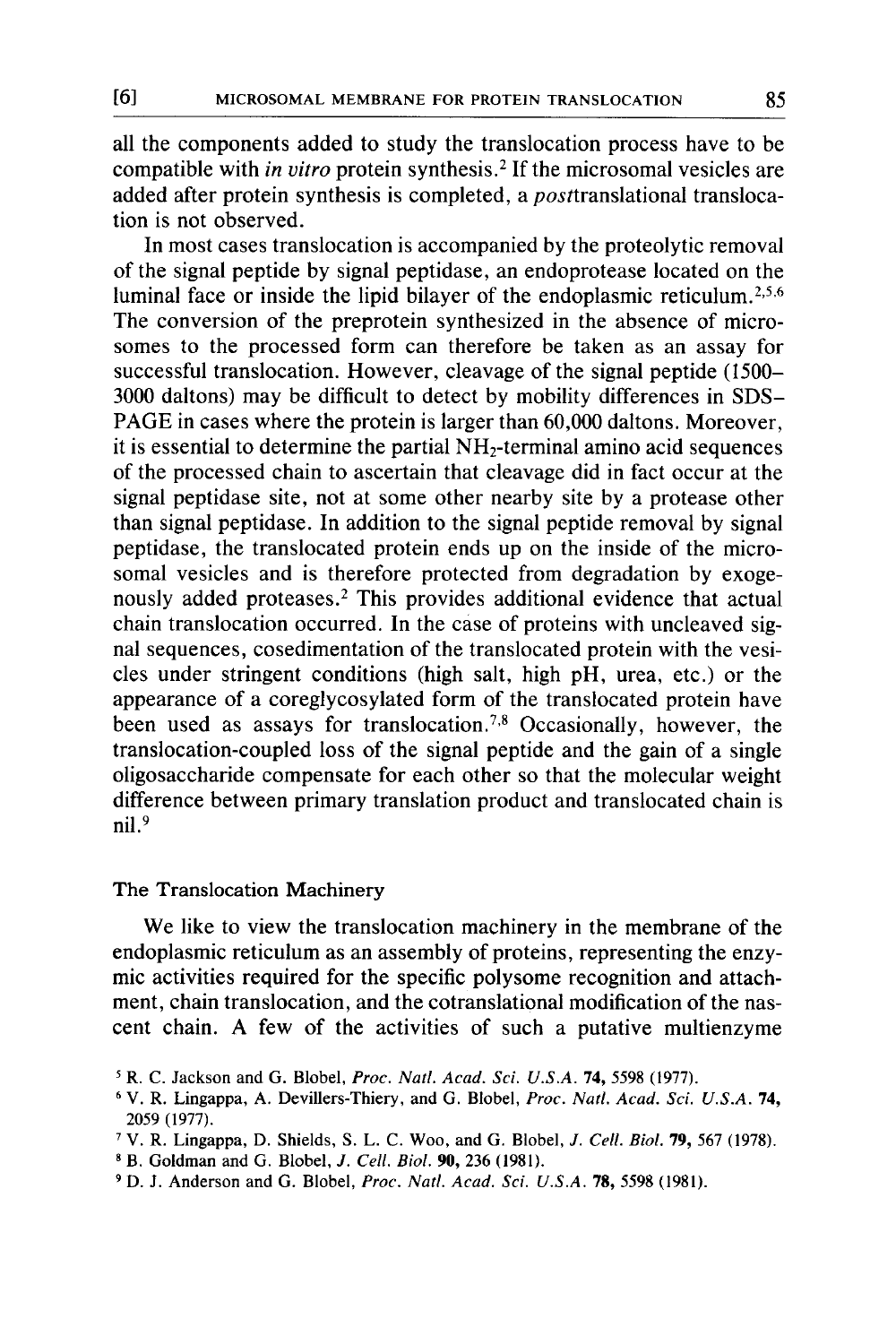assembly have been isolated and characterized. Both specific polysome recognition<sup>10</sup> and binding<sup>11</sup> to the membrane are catalyzed by the signal recognition particle (SRP), a ribonucleoprotein consisting of six different polypeptide chains and one molecule of 7 S RNA of 300 nucleotides.12,34 SRP appears to shuttle between a free, a ribosome/polysome-associated, and a membrane-bound state, and thus functions as adaptor between the cytoplasmic translation and the membrane-bound translocation machinery. It can be efficiently extracted from the membrane with solutions of high ionic strength.<sup>13</sup> On the membrane, SRP interacts with a SRP-receptor protein,  $31$  which was also termed docking protein.  $32$  SRP receptor is an integral membrane protein  $(72,000 \text{ daltons})^{14}$  containing a 60,000-dalton cytoplasmic domain which can be removed by mild proteolytic digestion of the membrane. The 60,000-dalton fragment can be added back to proteolyzed membranes to reconstitute the translocation activity.  $15-17,30,33$ 

Two integral membrane proteins (ribophorins) 18,19 have been identified on the basis of their apparent physical association with attached polysomes, but so far no evidence for their functional involvement in protein translocation has been presented.

The enzymic activities involved in cotranslational modifications of the nascent chain have not yet been fully characterized. Signal peptidase is an integral membrane protein that (or at least its active side) faces the luminal site of the endoplasmic reticulum membrane,  $5,15$  and, so far, there is no known inhibitor of its activity. If the microsomes are rendered translocation-inactive (e.g., by salt extraction, proteolysis, or N-ethylmaleimide treatment), the peptidase activity remains in a latent form in the membrane fraction and can be exposed by disrupting the lipid bilayer with detergents (this volume [62]). In detergent solutions it requires phospholipid for its activity.<sup>20</sup> The oligosaccharide transferase(s) that transfers the core oligosaccharide from the dolichol phosphate carrier to certain aspar-

- to p. Walter, I. Ibrahimi, and G. Blobel, *J. Cell Biol.* 91, 545 (1981).
- 11 p. Walter and G. Blobel, *J. Cell Biol.* 91, 551 (1981).
- 12 p. Walter and G. Blobel, *Proc. Natl. Acad. Sci. U.S.A.* 77, 71t2 (1980).
- 13 G. Warren and B. Dobberstein, *Nature (London)* 273, 569 (1978).
- 14 D. I. Meyer, D. Louvard, and B. Dobberstein, *J. Cell Biol.* 92, 579 (1982).
- 15 p. Walter, R. C. Jackson, M. M. Marcus, V. R. Lingappa, and G. Blobel, *Proc. Natl. Acad. Sci. U.S.A.* 76, 1795 (1979).
- 16 D. I. Meyer and B. Dobberstein, *J. Cell Biol.* 87, 498 (1980).
- 17 D. I. Meyer and B. Dobberstein, *J. Cell Biol.* 87, 503 (1980).
- 18 G. Kreibich, C. M. Freienstein, P. N. Pereyra, B. C. Ulrich, and D. D. Sabatini, *J. Cell Biol.* 77, 464 (1978).
- 19 G. Kreibich, B. C. Ulrich, and D. D. Sabatini, *J. Cell Biol.* 77, 488 (1978).
- 20 R. C. Jackson and W. R. White, *J. Biol. Chem.* 256, 2545 (1981).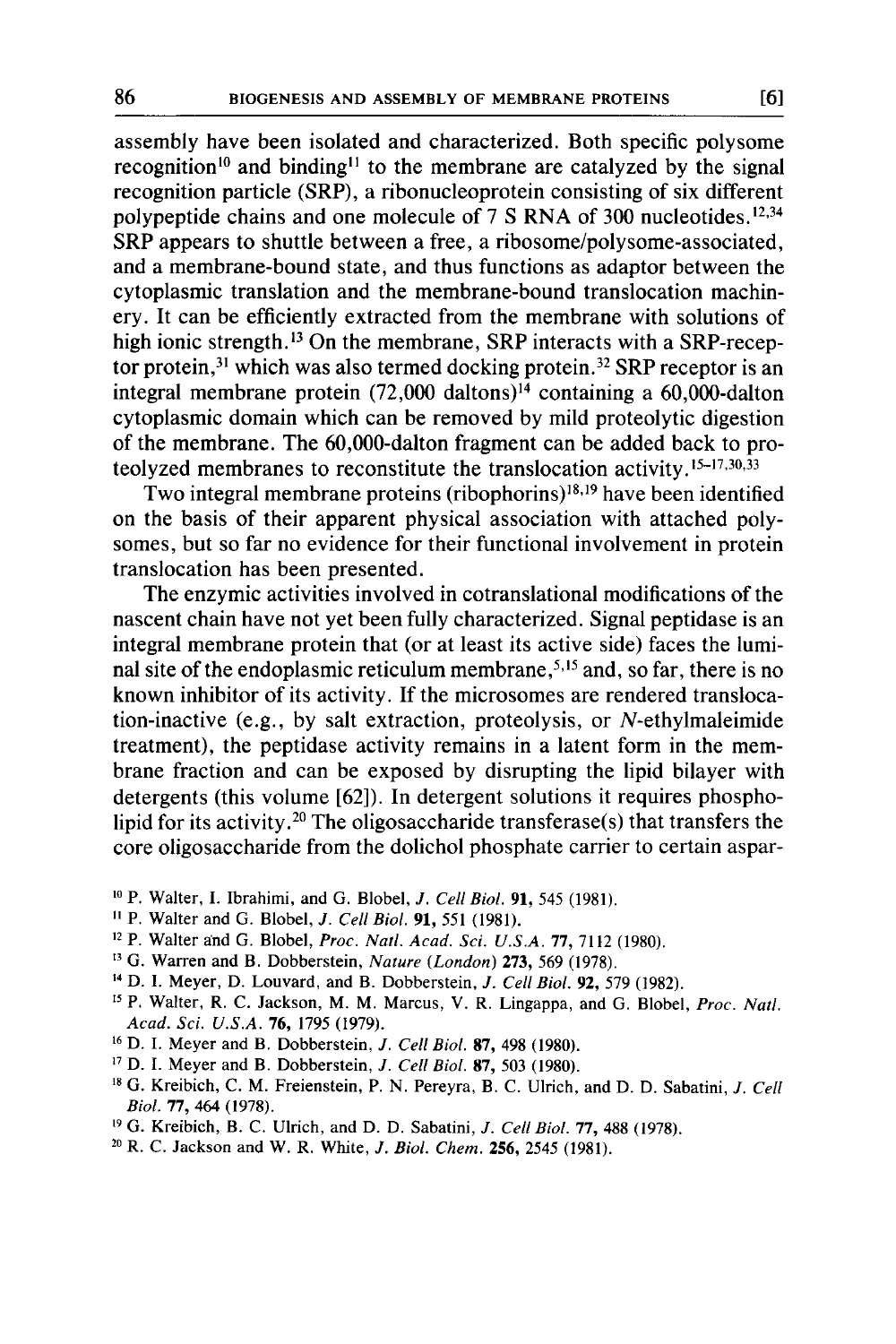agine residues in the nascent polypeptide chain has been considerably enriched from detergent extracts of chicken oviduct rough microsomes.<sup>21</sup>

#### Some General Remarks on the Preparation of Microsomal Membranes

At present, canine pancreas is our main source of actively translocating microsomal membranes. Because the pancreas actively secretes digestive enzymes, it is essential to take a number of precautions. We work as fast as possible. It usually takes us less than 90 min from sacrificing the dog to the start of the final centrifugation step to pellet the microsomes. All steps are carried out at  $0-4^\circ$  to minimize degradation. We also add PMSF (a covalent serine protease inhibitor) and EDTA (to inhibit metalloproteases) to the homogenization buffer. Under these conditions, we obtain a rough microsomal fraction which is essentially unproteolyzed (as judged by the intactness of the three higher-molecular-weight polypeptides of SRP by immunological criteria).

The translocation activity of the microsomal membranes is dependent on free SH groups.<sup>12,17,22</sup> We therefore include 1 mM DTT in all buffers to keep the membranes under reducing conditions. Although there is no absolute requirement for the presence of DTT, we seem to obtain a better reproducibility as far as their translocation activity is concerned between different preparations if it is included. It should also be noted that, owing to the sulfhydryl requirement of the translocation activity, no reagents modifying SH groups (e.g., NEM, IAA, TPCK) can be added at any stage of the preparation.

Microsomal membranes can (and should) be rapidly frozen in small aliquots ( $\leq$ 5 ml) in liquid N<sub>2</sub>. We include 250 mM sucrose as a cryoprotectant. They can be stored at  $-80^{\circ}$  for at least a year without a loss of activity. When stored at  $-20^{\circ}$  (frozen or in 50% glycerol), they seem to lose activity more rapidly. For thawing, the tube is warmed up fast in a water bath at room temperature with rapid agitation; only after the contents are completely thawed is the tube placed on ice. We observe no detectable loss of activity upon at least three thawing and freezing cycles.

## Solutions

A stock solution of 1.0 M triethanolamine was adjusted to pH 7.5 at room temperature with acetic acid and, as such, is referred to as TEA. A stock solution of 4.0 M KOAc was adjusted to pH 7.5 at room tempera-

<sup>21</sup> R. C. Das and E. C. Heath, *Proc. Natl. Acad. Sci. U.S.A.* 77, 3811 (1980).

<sup>22</sup> R. C. Jackson, P. Walter, and G. Blobel, *Nature (London)* 284, 174 (1980).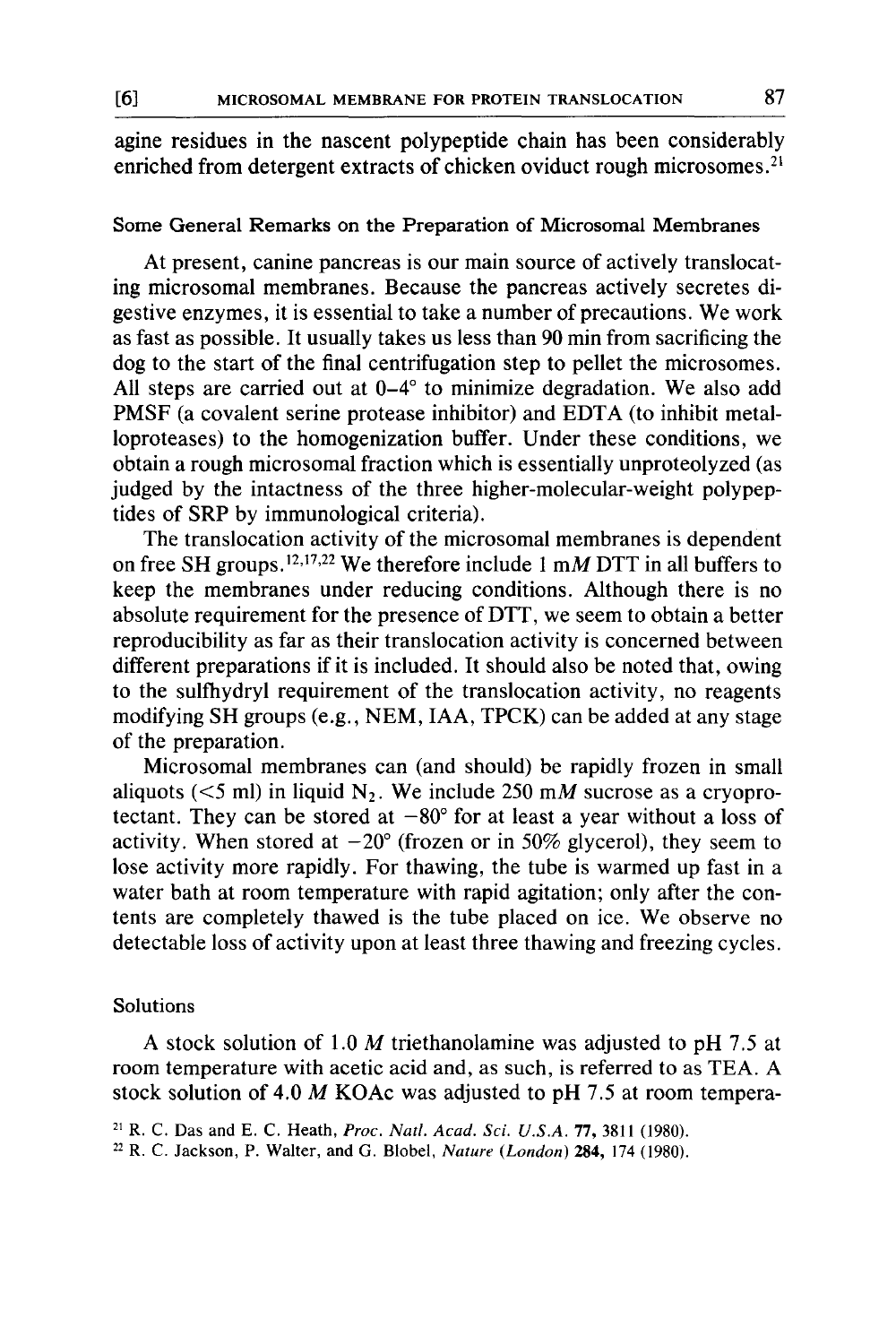ture with acetic acid. A stock solution of  $0.2 M$  EDTA was adjusted to pH 7.5 at room temperature with NaOH. Stock solutions of 2.5 M sucrose and 1.0  $M$  Mg(OAc), were not further adjusted. All stock solutions mentioned above were filtered through a  $0.45$ - $\mu$ m Millipore filter, except the sucrose solution, which was filtered through a  $1.2-\mu m$  Millipore filter. Phenylmethylsulfonyl fluoride (PMSF) was freshly dissolved in ethanol or dimethyl sulfoxide to a concentration of 100 mM and diluted into the buffers immediately before use. Dithiothreitol was kept in small aliquots as a 1 *M* stock solution at  $-20^{\circ}$  and diluted into the buffers immediately before use.

Buffer A: 250 mM sucrose, 50 mM TEA, 50 mM KOAc, 6 mM  $Mg(OAc)$ , 1 mM EDTA, 1 mM DTT, 0.5 mM PMSF

Buffer B: 250 mM sucrose, 50 mM TEA, 1 mM DTT

Buffer C: 50 mM TEA, 1.5 mM  $Mg(OAc)_2$ , 1 mM EDTA, 1 mM DTT, 0.5 mM PMSF

### Preparation of Crude Rough Microsomes

Dogs weighing 10-25 kg, of either sex, were used. Although it appears to be an important parameter to check, the effect of fasting or feeding the animal prior to sacrifice has not been systematically investigated. Most (although not all) of our dogs were fed about 2 hr before sacrifice. Acepromacine maleate {[10-(3-methylaminopropylphenothiazin-2-yl)methyl ketone] maleate; Ayerst}, 1 ml of a 10 mg/ml solution, was injected intramuscularly as a sedative. After about 30–60 min the animals were anesthetized with an intraveneous injection of Nembutal (pentobarbital sodium salt; Abbott) (approximately 5 ml of a 50 mg/ml solution, the extract amount depending on the size of the dog). The dogs were bled by severance of the great vessels at the base of the heart or excision of the heart, and the pancreas was removed with scissors. The gland was immediately rinsed with 50 ml of ice-cold buffer A and immersed in another 50 ml aliquot of buffer A on ice. According to the size of the dog, the excised pancreas weighed 15-60 g. All subsequent steps were carried out at 0-4°.

The gland was freed of connective tissue and large vessels, repetitively rinsed with buffer A, and finally extensively minced with a razor blade. No tissue press was required if the tissue was well minced. Four milliliters of buffer A were then added per gram of tissue. The tissue was extensively homogenized with 5 strokes (10 sec down, 10 sec up) in a motor-driven Potter-Elvehjem homogenizer, avoiding foam formation and heating. Milder homogenization (1 stroke) yielded a microsome fraction with identical activity, but at a reduced yield. The homogenate was centrifuged for 10 min at 1000  $g_{av}$ . Floating fatty material was removed by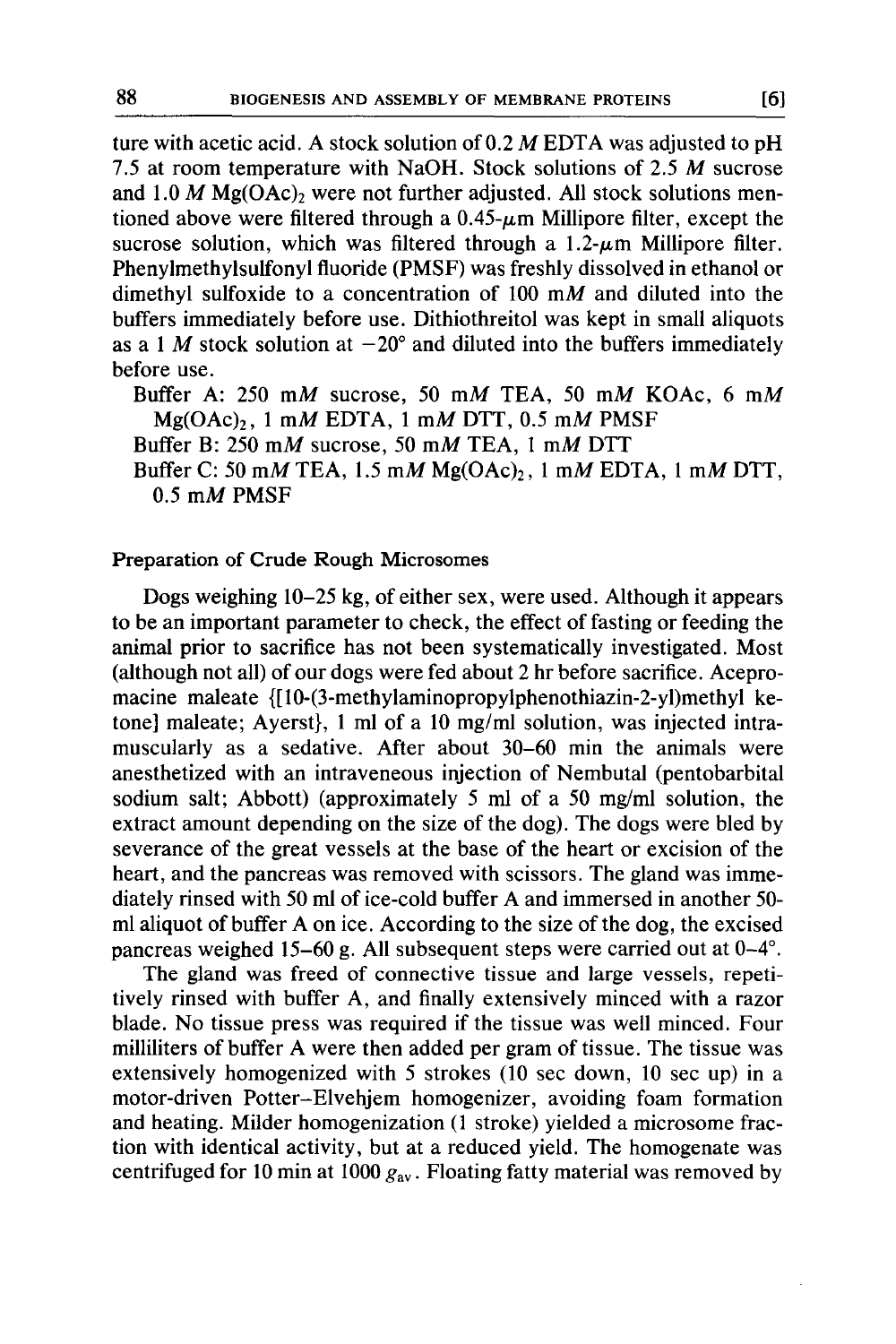aspiration, and the supernatant was recentrifuged for 10 min at 10,000  $g_{av}$ . The supernatant was immediately decanted from the pellet, taking care not to include the loose top layer of the pellet. Crude rough microsomes (RM) were collected by centrifugation of the 10,000  $g_{av}$  supernatant for 2.5 hr at 140,000  $g_{av}$  (Beckman Ti50.2 rotor at 40,000 rpm) through a cushion of 1.3 M sucrose in buffer A. The ratio of load to cushion was approximately 3:1. The supernatant, including the cushion and the membranous material at the interface, were removed by aspiration. The pellets were resuspended by manual homogenization in a Dounce homogenizer (A pestle; 2–3 strokes) in buffer B to a concentration of 50  $A_{280}$  units/ml (determined in a 1% SDS solution). In a typical preparation 50  $A_{280}$  units of RM were obtained from 1 g of tissue. The  $A_{260}$ :  $A_{280}$  ratio was usually 1.84-1.92. The RM preparation obtained in this way can be used directly in an *in vitro* translation system.

#### Column Washing of RM

To remove adsorbed ribosomes and proteins we employed a column washing procedure.<sup>23</sup> Washed RM retained all their translocation activity and were consistently less inhibitory to protein synthesis; at most 20% inhibition of protein synthesis was observed at 3 Eq of washed RM per 25  $\mu$ l of translation mix (see below for definition of Eq). The column washing buffer was of low ionic strength to avoid loss of membrane-bound SRP. The buffer also contained a low concentration of magnesium ions, enough to prevent unfolding of the membrane-bound ribosomes.

For a typical washing procedure a 20-ml portion of RM was loaded on a 200-ml Sepharose CI-2B column (2.5 cm  $\times$  40 cm, flow rate 15 ml/hr) that was developed in upward flow in buffer C. The turbid fractions corresponding to the void volume of the column were pooled (about 40 ml), and the membranes were collected by centrifugation for 15 min at 50,000  $g_{av}$ . The resulting washed RM were resuspended in 20 ml of buffer B.

## EDTA Stripping of RM

The bulk of the membrane-bound ribosomes (all of the small subunits and at least half of the large subunits) and mRNA as well as many adsorbed proteins or peripheral membrane proteins can be removed from RM by an EDTA-extraction. The resulting membrane fraction has an approximately twofold decreased optical density and a considerably reduced endogenous mRNA activity. It should be noted, however, that the

23 H. C. Hawkins and R. B. Freedman, *Biochim. Biophys. Acta* 558, 85 (1979).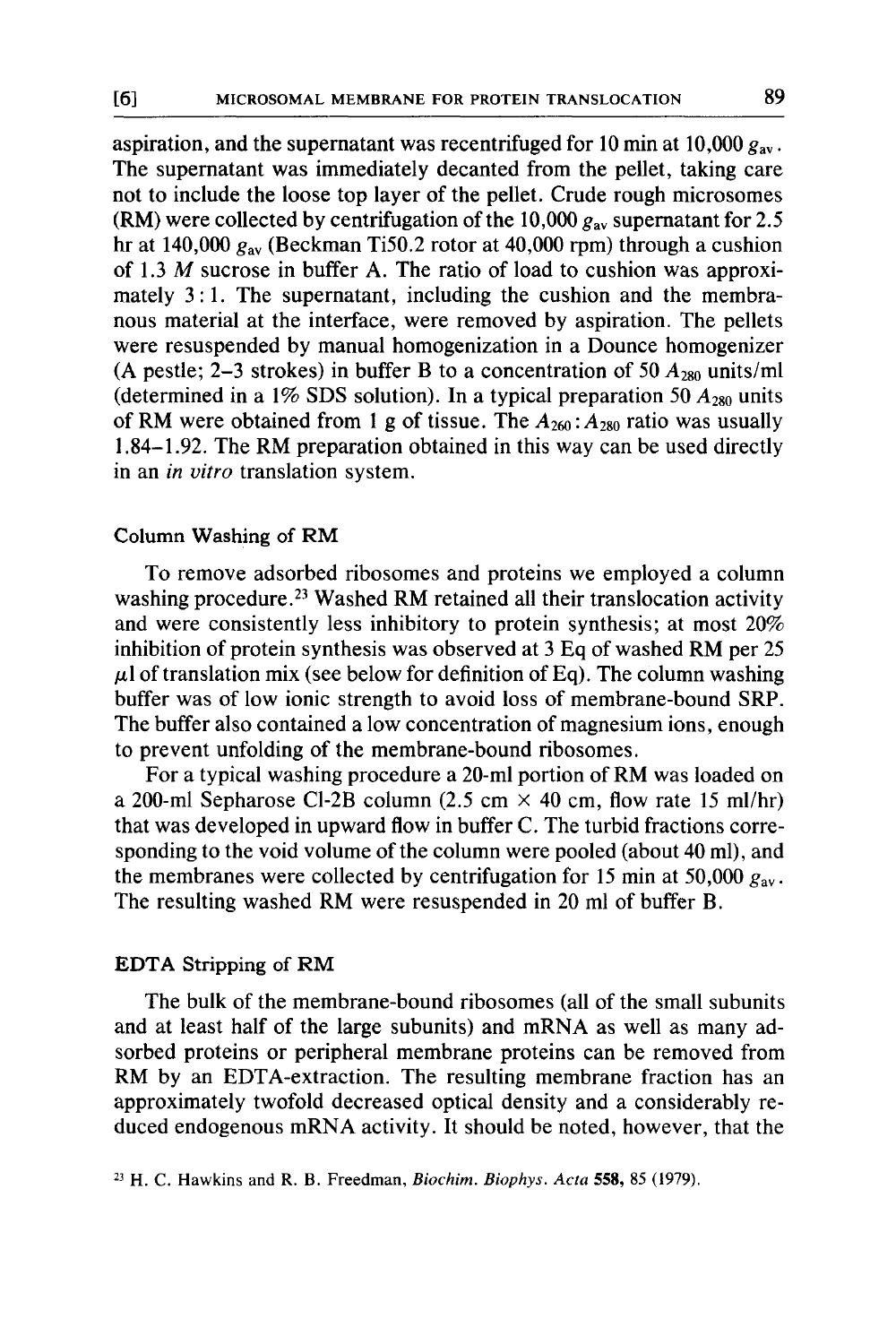translocation activity of EDTA-stripped RM is not increased over that of **the** starting RM preparation; i.e., in spite of the fact that ribosomes have been unfolded and extracted, no new "translocation-active sites" are generated. SRP is not extracted by the EDTA treatment.

For a typical EDTA-stripping procedure, a 20-ml portion of RM was added to 20 ml of a solution of 50 mM EDTA (sodium salt) in buffer B. The mixture was incubated at 0–4° for 15 min. EDTA-stripped RM were collected by centrifugation of the mixture for 1 hr at 140,000  $g_{av}$  through a cushion of 0.5 M sucrose in buffer B (without EDTA). The ratio of load to cushion was about  $3:1$ . The resulting pellet was resuspended in 20 ml of buffer B.

#### **Nuclease Treatment of RM**

Rough microsomes can be treated with staphylococcal nuclease (EC  $3.1.31.1$ <sup>24</sup> to deplete them of endogenous mRNA activity, which, depending on the *in vitro* translation system used, might contribute more or less to the background.

To a 2-ml fraction of RM, washed RM, or EDTA-stripped RM,  $20 \mu l$ of a 100 mM CaCl<sub>2</sub> solution were added. Staphylococcal nuclease (Boehringer, Catalog No. 107921) was added to a final concentration of 20 units/ml (here we added  $8~\mu$ l of a stock solution of 5000 units/ml—which is stable for at least 2 years when stored in aliquots at  $-80^{\circ}$ ). Digestion was carried out for 10 min at 23°. It was stopped by the addition of 40  $\mu$ l of a 100 mM EGTA solution (adjusted to pH 7.5 with NaOH). Membranes were pelleted at 100,000  $g_{av}$  for 30 min and resuspended in 2 ml of buffer B.

No endogenous mRNA activity was detectable when the nucleasetreated RM were assayed in the reticulocyte lysate translation system. The translocation activity of the microsomes and the activity of membrane-associated SRP were not affected by the small concentrations of nuclease used.

## Microsomes in Different Translation Systems

We have described here a rapid isolation procedure that reproducibly yields highly active microsomal membranes. We also described procedures for refining this crude RM fraction by column washing, EDTA stripping, or nuclease treatment. None of these procedures affects the translocation activity of the vesicles. The choice of procedure(s) will depend on the specific application--in particular, on which *in vitro* trans-

24 H. R. B. Pelham and R. J. Jackson, *Eur. J. Biochem.* 67, 247 (1976).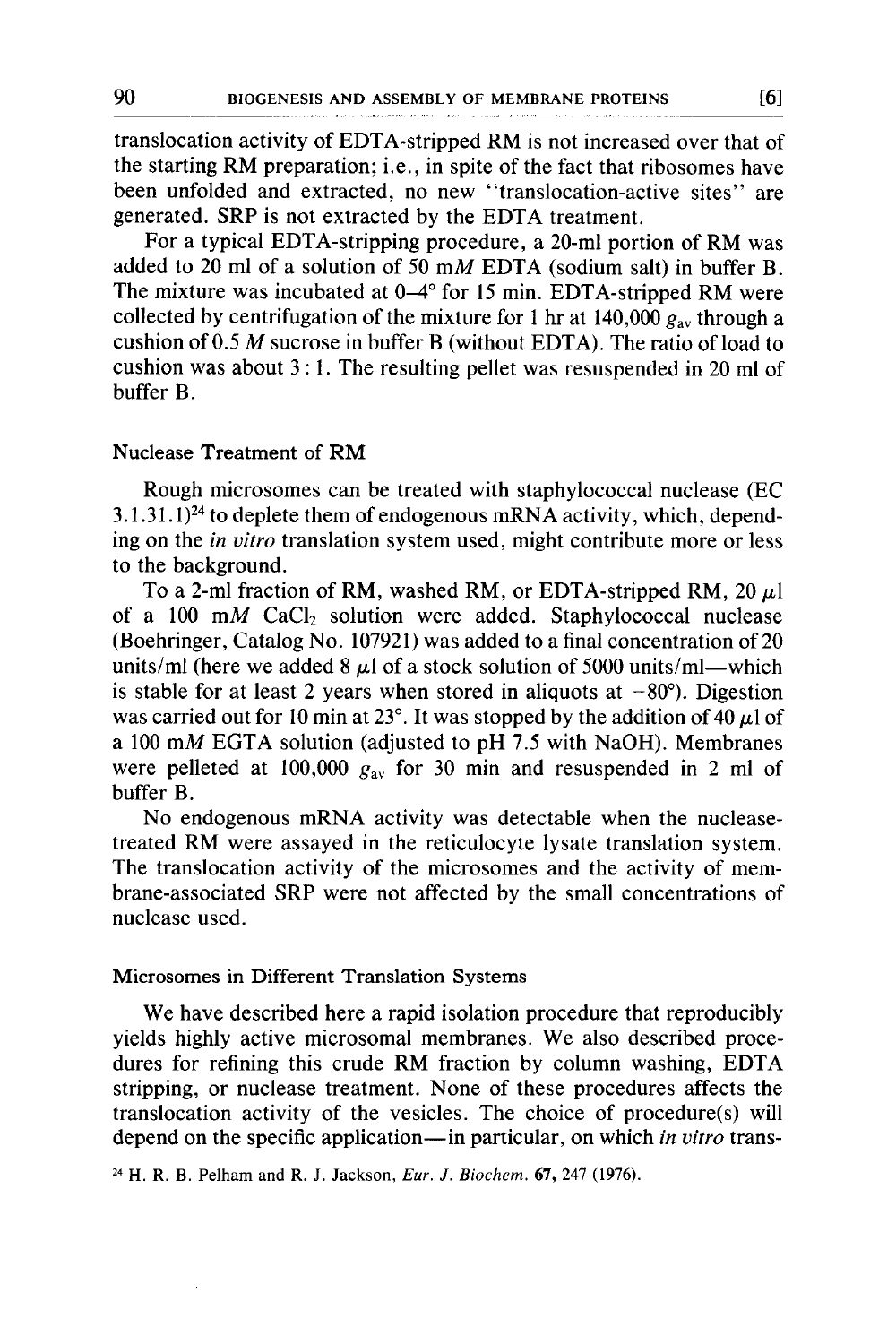lation system will be used. For example, if one works in a wheat germ translation system, the readout of the RM membrane-bound polysomes is generally negligible, and therefore neither EDTA nor nuclease treatment will be required. A column wash, however, is advantageous, since otherwise microsomes tend to inhibit considerably.<sup>25</sup> In the reticulocyte lysate system readout of membrane-bound polysomes is very effective,  $15$  and therefore EDTA stripping and/or nuclease treatment will be required.

Rough microsomes can also be extracted with high-ionic-strength buffers and still retain their translocation activity in the reticulocyte lysate system. The same salt-extracted membranes, however, are completely inactive in the wheat germ translation system, indicating that a factor required for translocation (now identified as SRP) is removed from the membranes with the salt extract, but is present in the reticulocyte lysate.<sup>32</sup> Therefore, translocation in the wheat germ translation system is SRP dependent (and sensitive to salt extraction of the microsomes), whereas in the reticulocyte lysate it is independent of SRP added directly or with the microsomes (E. Evans and P. Walter, unpublished observation).

In summary: column-washed RM have in our hands almost no inhibitory effects on protein synthesis; EDTA-stripped RM have a high "specific activity" (translocation activity per milligram of protein), because of removal of ribosomes and proteins; nuclease-treated RM have essentially no endogenous mRNA activity. All these microsome preparations still contain SRP. They are therefore translocation-active in wheat germ as well as reticulocyte lysate.

# Use of Microsomes in Translation Systems

We relate all concentrations of microsomes back to the original crude RM preparation, which has been adjusted to a concentration of 50  $A_{280}$ units/ml. We refer to 1  $\mu$ l of this suspension as 1 equivalent (1 Eq). Upon column washing, nuclease treatment, or EDTA extraction, UV-absorbing material is removed, but in theory the number of recovered vesicles should remain constant. We therefore resuspend these treated RM to the original volume to obtain the same (equivalent) vesicle concentration, rather than readjusting the concentration to the same optical density. As a result, all microsome preparations described here are at 1 Eq/ $\mu$ l.

Using bovine pituitary RNA translated in a wheat germ system, we obtain approximately 50% of the synthesized chains of preprolactin translocated (and processed to prolactin) with a microsome concentration of 1 Eq per 25  $\mu$ 1 of translation mix. The optimal microsome concentration for different mRNAs ranges from 0.5–3 Eq per 25  $\mu$ l of translation mix.

<sup>25</sup> D. Shields and G. Blobel, *J. Biol. Chem.* 253, 3753 (1978).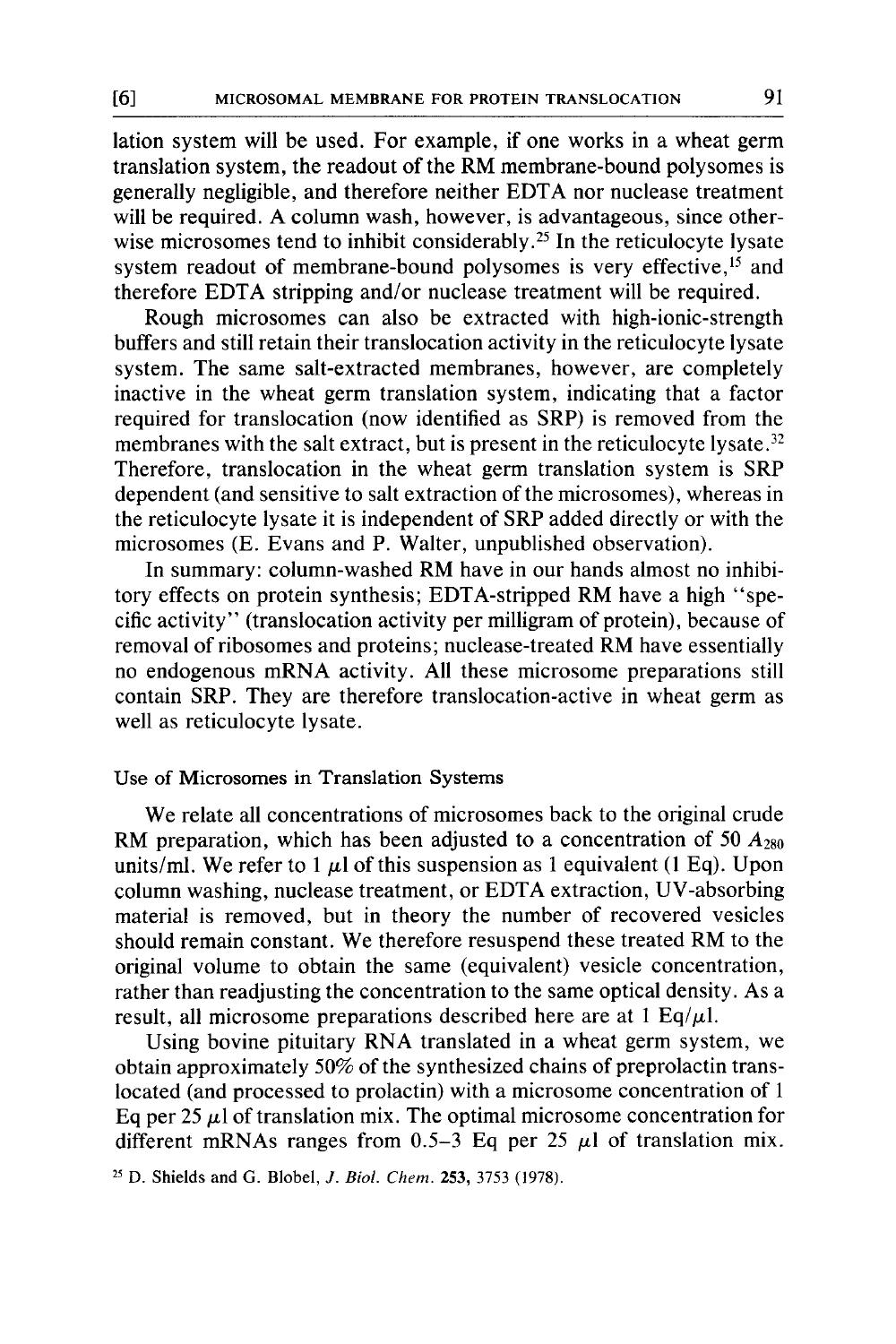When using the wheat germ system, translocation activity can be boosted to 100% at a fixed microsome concentration of 1 Eq/ $\mu$ l if an excess of purified SRP is added.

To add microsomes to a translation system, we first mix all other components except the microsomes and the mRNA. We than add the microsomes, mix, and add the mRNA. All our translations contain human placental RNase inhibitor at a concentration of 0.16  $A_{280}$  units/ml.

It is not necessary to compensate for the buffer, sucrose, or DTT added with the membrane fraction. None of these components effects protein synthesis noticeably (unless the DTT is badly oxidized). The membrane fraction therefore simply displaces water.

#### Core Glycosylation Activity of RM

Glycoproteins containing asparagine-linked sugars are core-glycosylated by microsomal membranes *in vitro* cotranslationally. Most of our microsome preparations are glycosylation active, but there is a high variability from preparation to preparation in the extent of glycosylation obtained. Whereas essentially all translocated chains are cleaved by signal peptidase, usually only a fraction of them (ranging from 0 to 70%) will be glycosylated). There is evidence<sup>26</sup> that it is the dolichol-oligosaccharide intermediate that is limiting in the poorly glycosylating microsomal preparations, but no successful way to charge *in vitro* the microsomes with the corresponding core sugar precursors has been reported. In general, screening of a couple of different microsome batches with a suitable mRNA preparation (like rat mammary gland RNA, which codes for a number of major and readily detectable glycoproteins) is used to select a microsomal preparation which glycosylates satisfactorily.

After disruption of the lipid bilayer with detergents [e.g., 0.1% of the nonionic detergent Nikkol (Nikko Chem. Corp., Tokyo)], core glycosylation does not occur, but signal peptidase cleavage still takes place. This allows one to observe processing uncoupled from glycosylation.

#### Posttranslational Proteolysis **Assay**

Translocated proteins are protected from exogenously added proteases by the microsomal membrane. In practice, the choice of the proteolysis conditions will determine the successful outcome of these protection experiments. Too extensive protease digestion leads to degradation of even the segregated forms, presumably owing to breakdown of the

26 D. D. Carson, B. J. Earles, and W. J. Lennarz, *J. Biol. Chem.* 256, 11552 (1982).